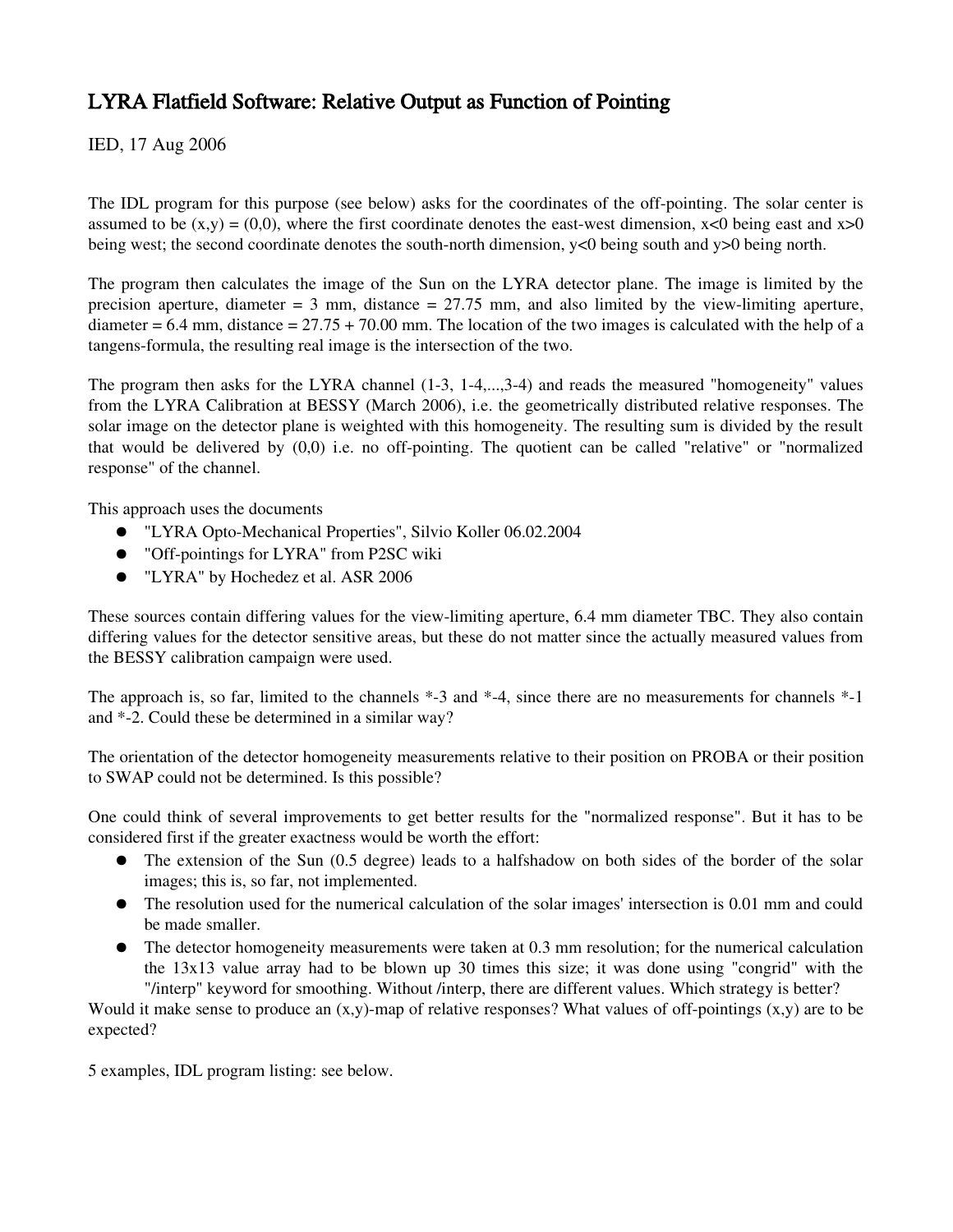

## Caption for this and following figures

- 12 mm x 12 mm extension in detector plane
- red, dashed: detector limits
- red, solid: detector flatfield contour
- black, larger, dotted: image of Sun through 6.4 mm view-limiting aperture
- black, smaller, dotted: image of Sun through 3 mm precision aperture
- black, thick solid: intersection, resulting image of Sun in detector plane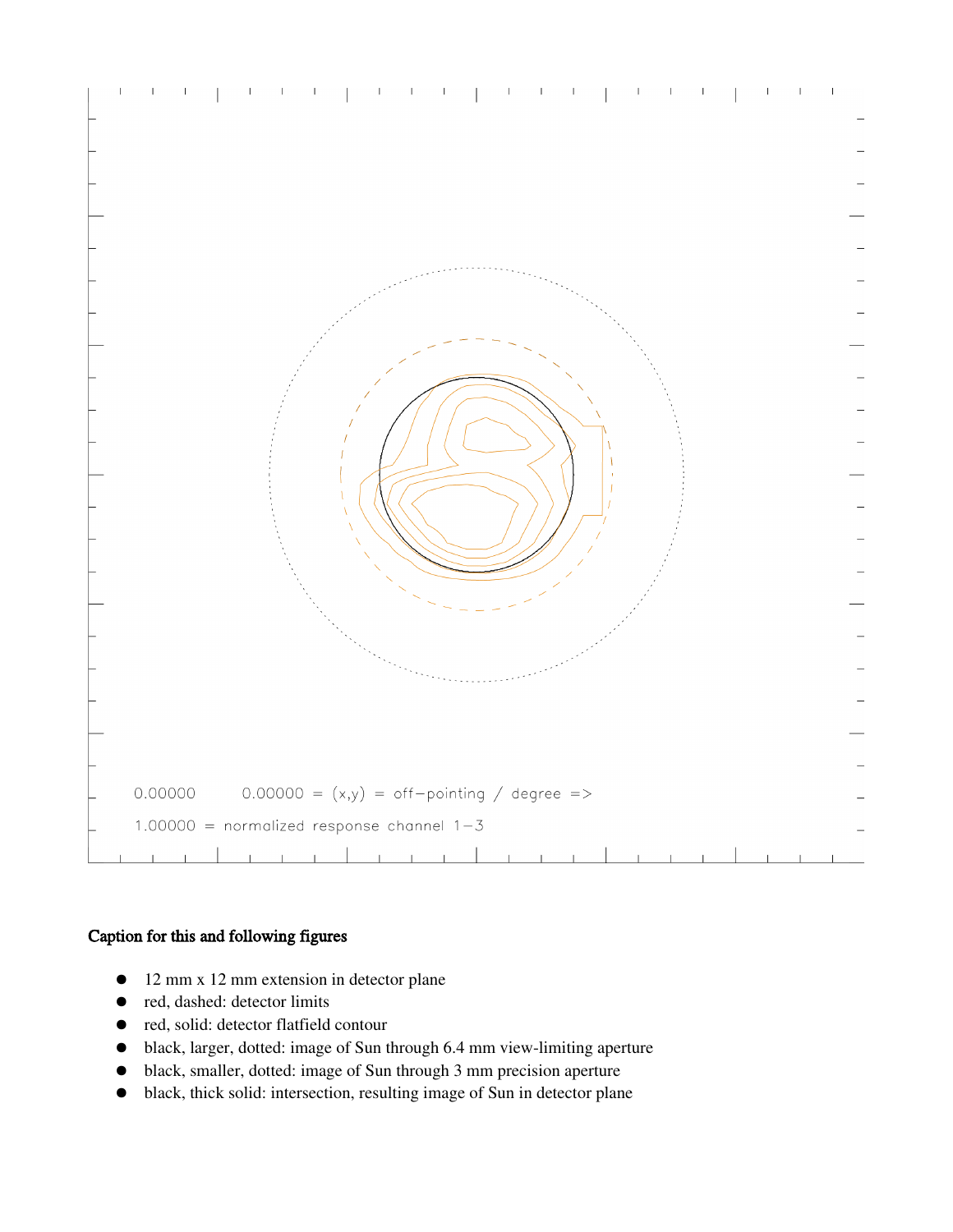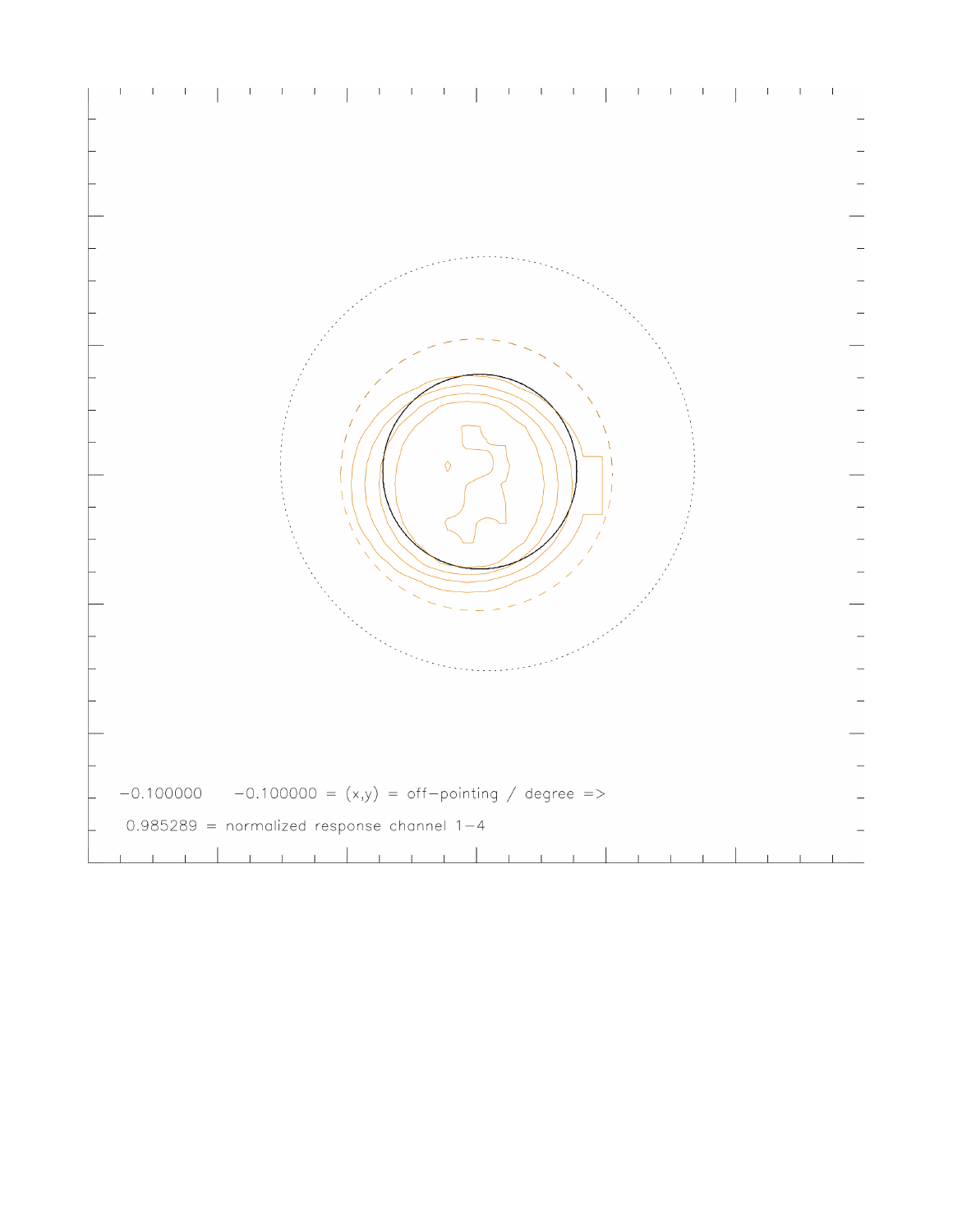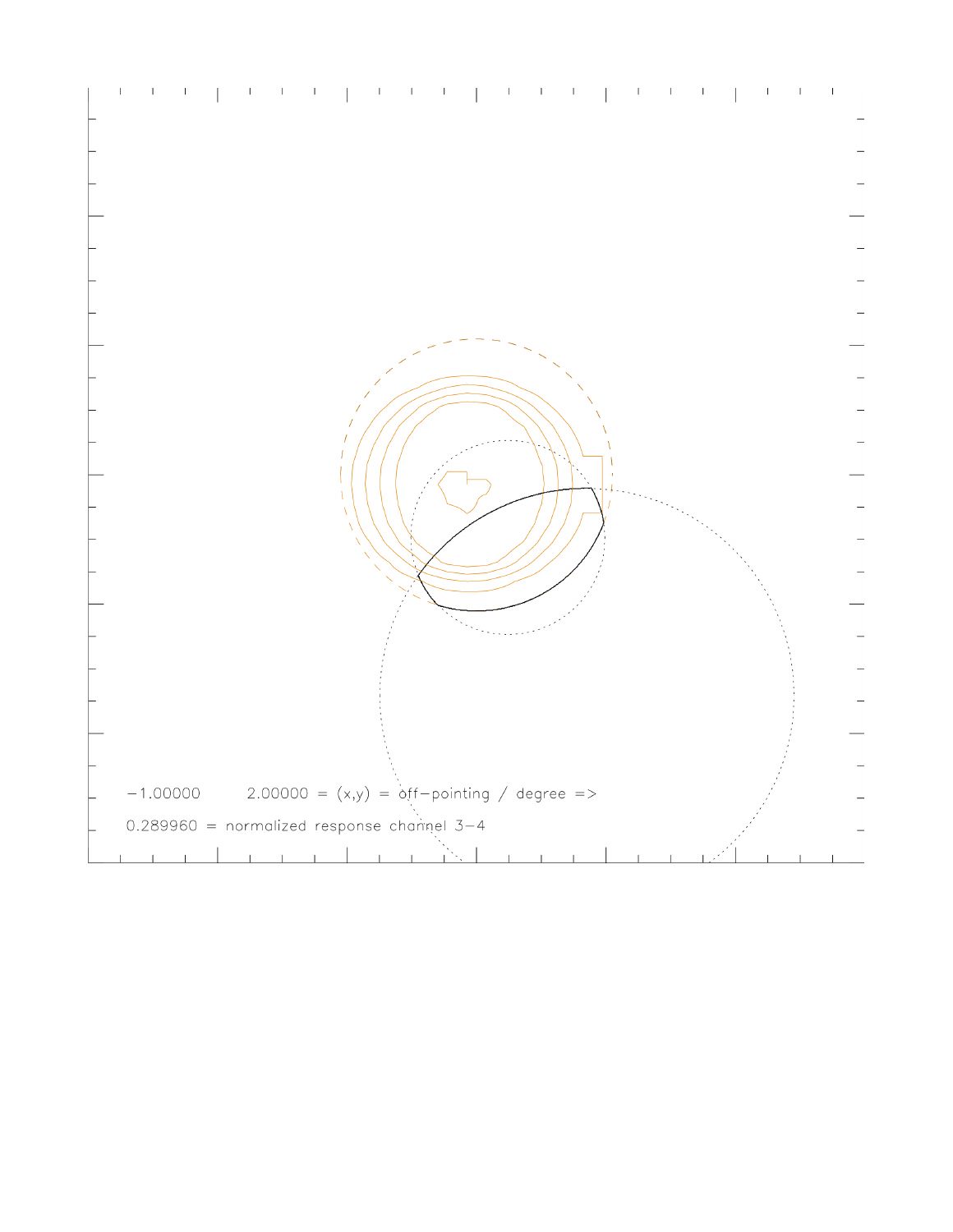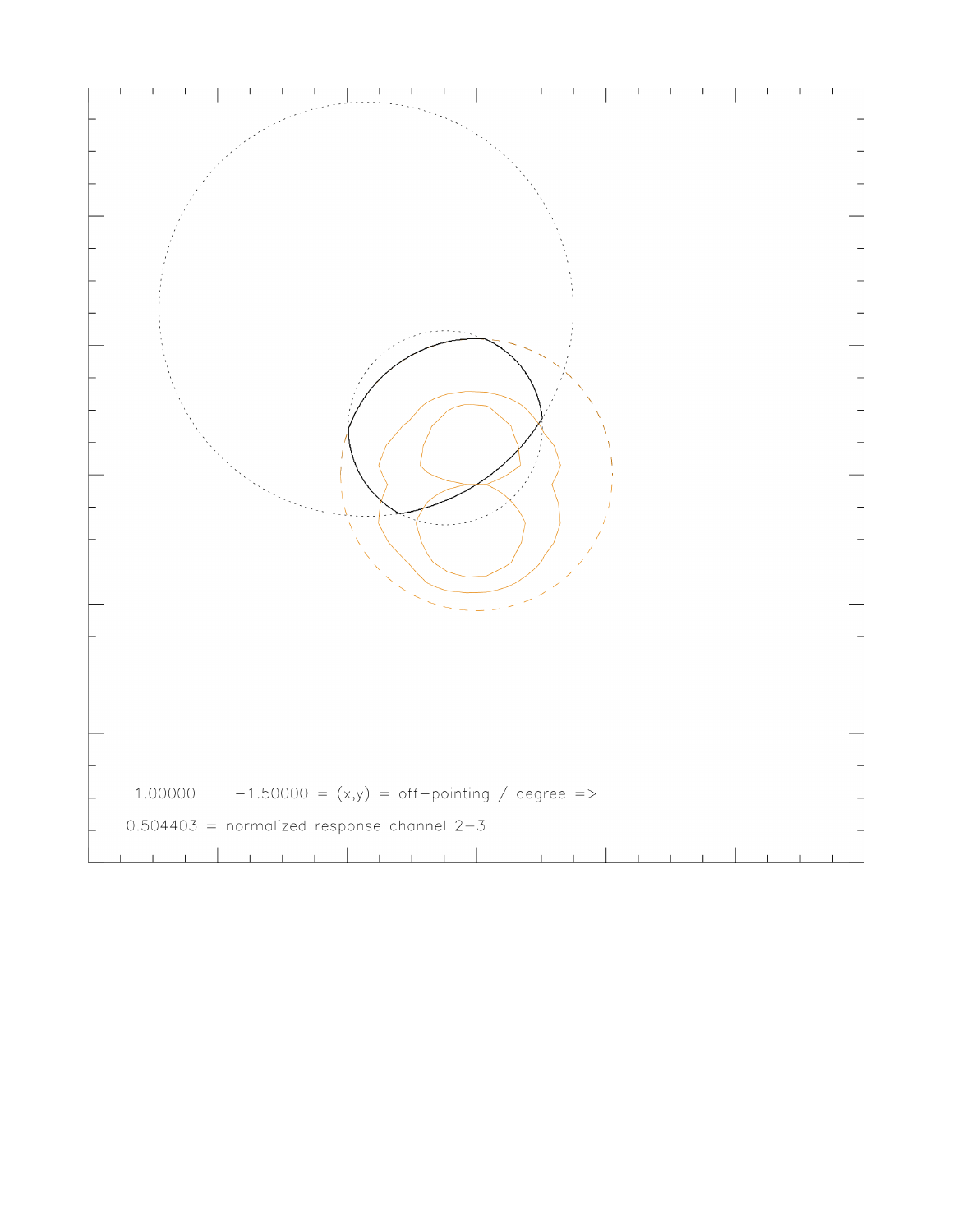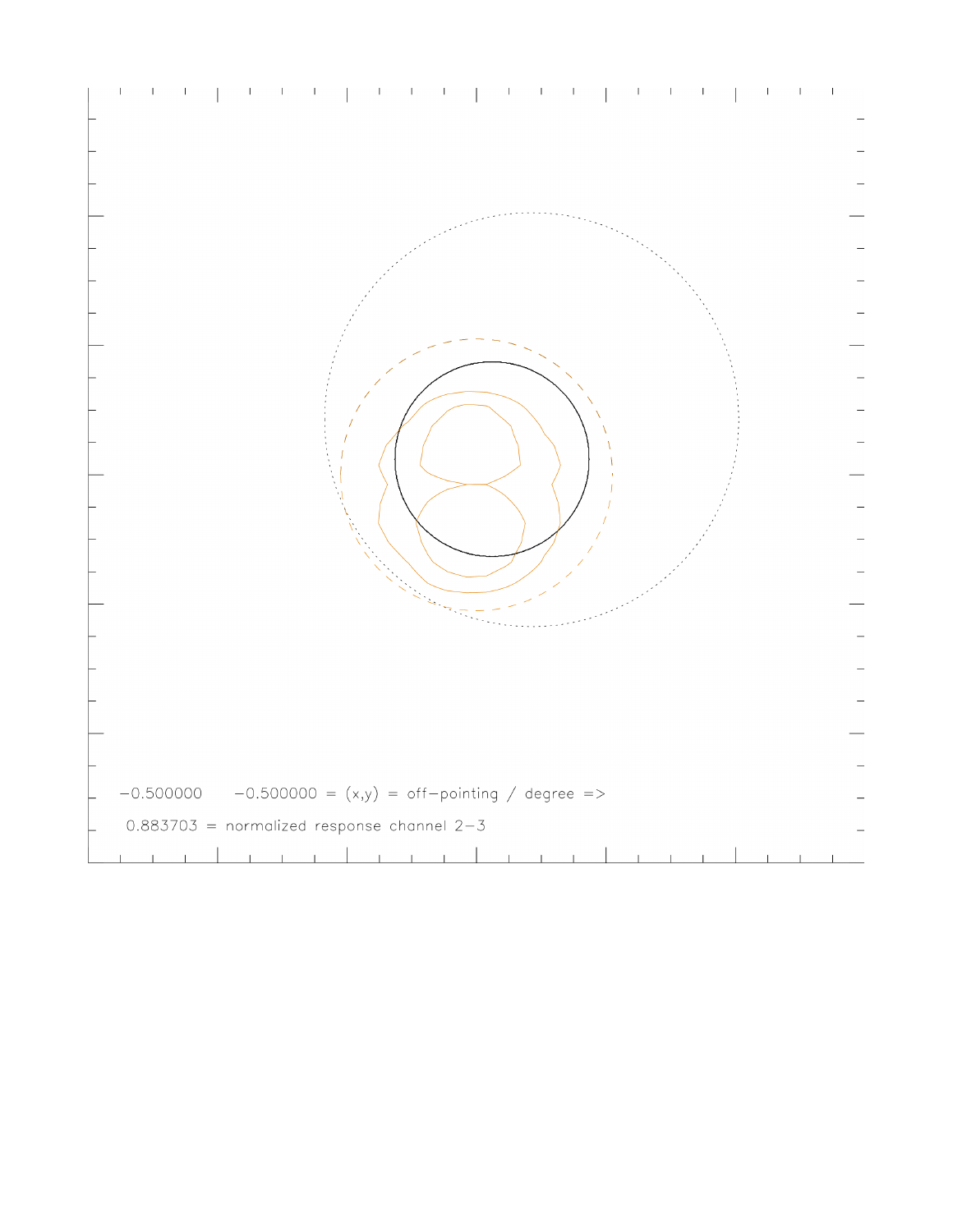```
; plot_detimff.pro
;
; IED  17 Aug 2006
;
; IDL program to calculate the image of the Sun on a LYRA detector with 4.2 mm
; diameter, given an off-pointing.
; Coordinates (x=east-west, y=south-north) of solar center = (0,0),
; coordinates of pointing in degrees east x<0, west x>0, south y<0, north y>0 
; Aperture with diameter 3 mm at 27.75 mm distance,
; aperture with diameter 6.4 mm at 27.75 + 70.00 mm distance.
; Then the program asks for a LYRA channel (1-3, 1-4, \ldots, 3-4), reads the
; measured homogeneity values, plots them, and calculates the normalized 
; detector response.<br>;-------------------
                             ;
chpr=0
loadct,3
read,'print .PS (Y=1) ? ',chpr
if (chpr eq 1) then begin
 set_plot,'ps'
device,/portrait,xoffset=1,yoffset=7,xsize=19,ysize=19,bits=8,/encapsulated,/color
  endif else begin
  set_plot,'x'
 window,xsize=600,ysize=600,retain=2
 endelse
xoff=0. & yoff=0.
read,'off-pointing in degree (east-west, south-north) #,# ? ', xoff, yoff
dist=2775.
dist2=dist+7000.
ximgoff=dist*tan(xoff/180.*!pi)
yimgoff=dist*tan(yoff/180.*!pi)
ximgoff2=dist2*tan(xoff/180.*!pi)
yimgoff2=dist2*tan(yoff/180.*!pi)
print,ximgoff,yimgoff
print,ximgoff2,yimgoff2
!xmin=600 & !xmax=600 & !ymin=600 & !ymax=600
ddet = 420rdet=ddet/2.
dpra=300
rpra=dpra/2.
dvla=640
rvla=dvla/2.
xdet=findgen(ddet+1)-rdet
ydet=sqrt(rdet*rdet-xdet*xdet)
plot,xdet,ydet,linestyle=2,charsize=0.01
loadct,4
oplot,xdet,ydet,linestyle=2,color=200
oplot, xdet,-ydet, linestyle=2, color=200
loadct,0
ximg = findgen(dpra+1)-rpraximg2=findqen(dvla+1)-rvlayimg=sqrt(rpra*rpraximg*ximg)
yimg2=sqrt(rvla*rvla-ximg2*ximg2)
oplot,ximg+ximgoff,yimg+yimgoff,linestyle=1
oplot, ximg+ximgoff,-yimg+yimgoff,linestyle=1
oplot,ximg2+ximgoff2,yimg2+yimgoff2,linestyle=1
oplot, ximg2+ximgoff2,-yimg2+yimgoff2, linestyle=1
detimg=fltarr(1201,1201)
for i=0,ddet do begin 
 xco=0>(round(xdet(i))+600)<1200
```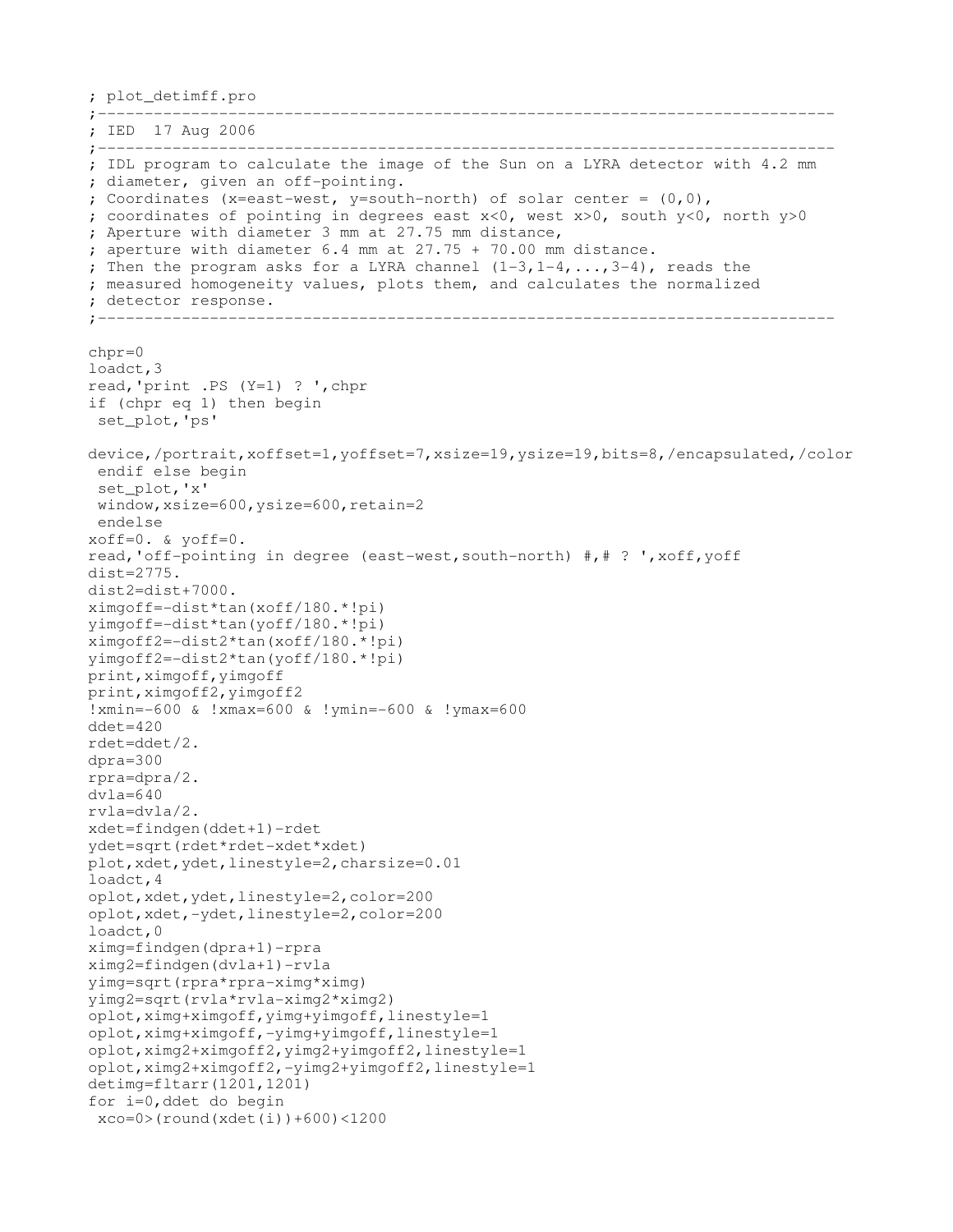```
yco1=0 / round(-ydet(i))+600) <1200
  yco2=0>(round(ydet(i))+600)<1200
  detimg(xco,yco1:yco2)=detimg(xco,yco1:yco2)+1.
  endfor
for i=0,dpra do begin
  xco=0>(round(ximg(i)+ximgoff)+600)<1200
 ycol=0 > (round (-yimg(i)+yimgoff)+600)<1200
  yco2=0>(round(yimg(i)+yimgoff)+600)<1200
  detimg(xco,yco1:yco2)=detimg(xco,yco1:yco2)+1.
  endfor
for i=0,dvla do begin
  xco=0>(round(ximg2(i)+ximgoff2)+600)<1200
 yco1=0 > (round (-yimg2(i)+yimgoff2)+600)<1200
  yco2=0>(round(yimg2(i)+yimgoff2)+600)<1200
  detimg(xco,yco1:yco2)=detimg(xco,yco1:yco2)+1.
  endfor
!xmin=0 & !xmax=0 & !ymin=0 & !ymax=0
detimg(0, *)=0
detimg(1200, *)=0
detimg(*,0)=0
detimg (*, 1200) = 0detimg(where(detimg lt 3))=0.
detimg=detimg/3.
ok ='read,'ok ? ',ok
contour,detimg,/noerase,charsize=0.01
close,1
ch = 1print,'13 = Aluminium  + MSM11
print,'14 = Zr (300nm) + AXUV20D
print,'23 = Aluminium  + MSM15
print,'24 = Zr (150nm) + MSM19
print,'33 = Aluminium  + AXUV20B
print,'34 = Zr (300nm) + AXUV20C
read,'channel ## ? ',ch
if (ch eq '13') then norm00=48709.4
if (ch eq '14') then norm00=58950.9
if (ch eq '23') then norm00=64658.0
if (ch eq '24') then norm00=68075.2
if (ch eq '33') then norm00=56453.5
if (ch eq '34') then norm00=58632.8
;if (ch eq '13') then norm00=48450.0
;if (ch eq '14') then norm00=60330.7
;if (ch eq '23') then norm00=67168.0
;if (ch eq '24') then norm00=70798.1
;if (ch eq '33') then norm00=57246.7
;if (ch eq '34') then norm00=59933.0
ffhom=fltarr(13,13)
openr,1,'/projects/lyra/LYRA_Calibration_Data/BESSY_GI/Bessy_GI_March2006/homogenei
ty/FF3Dch'+ch+'.txt'
inline=fltarr(13)
readf,1,inline
for i=0,12 do begin
  inline=fltarr(14)
  readf,1,inline
 ffhom(*,i)=inline(1:13) endfor
detff=fltarr(1201,1201)
ffhom30=congrid(ffhom,390,390,/interp)
;ffhom30=congrid(ffhom,390,390)
```